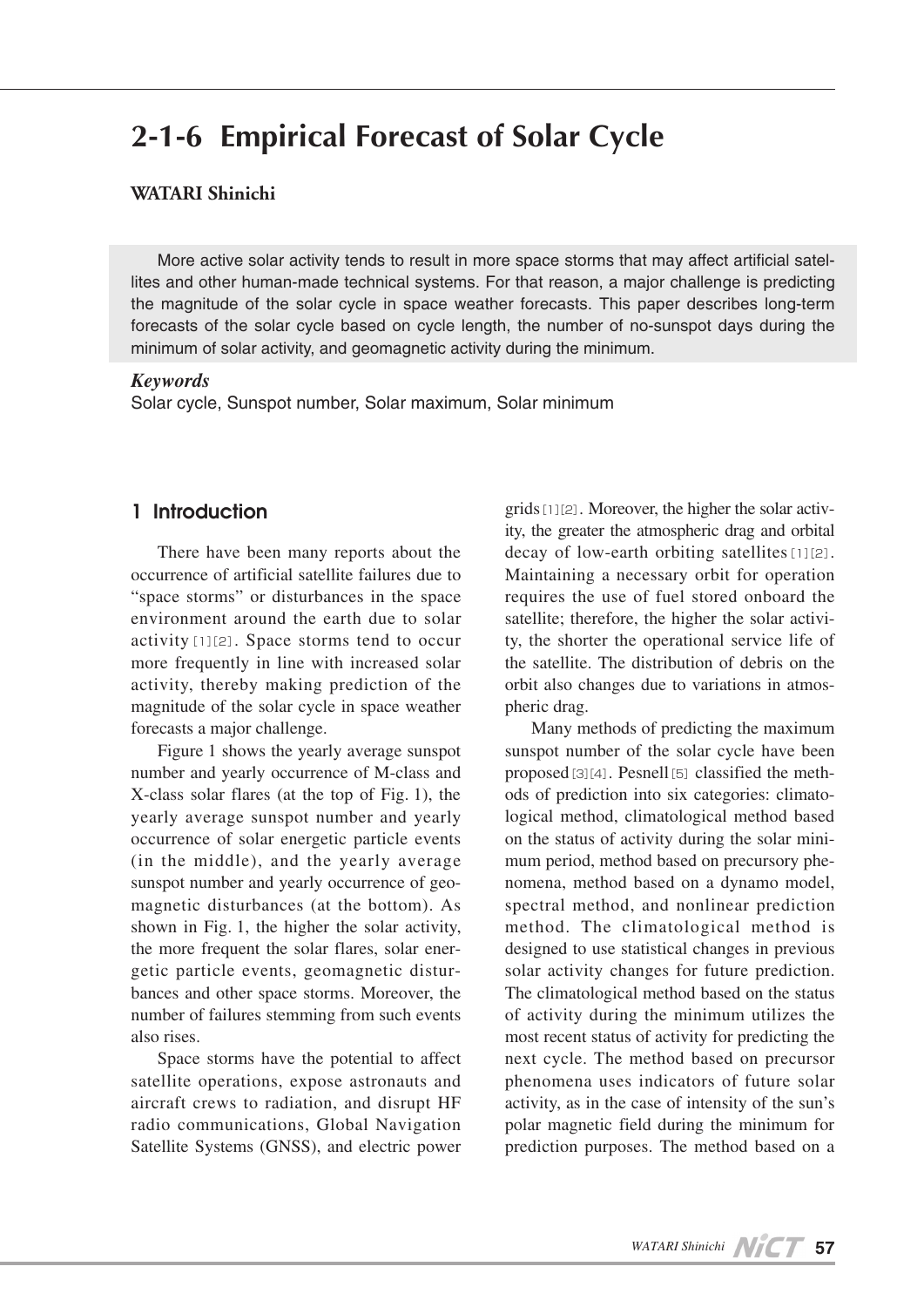

dynamo model is used to make predictions by considering the physical model that drives solar activity. This method was first used to predict solar cycle  $24$  [6]. The spectral method is used to make predictions based on time sis. The nonlinear prediction method is used to series analysis as in the case of Fourier analycal model as in the case of a neural network. make predictions based on a nonlinear statisti-The predicted maximum sunspot number of solar cycle 24 shows a great difference  $(42 \text{ to }$ 185) depending on the method of prediction employed. This clearly shows that solar cycle predictions must be further studied in the future.

This paper describes predictions made using a statistical method regarding the maxi-<br>mum sunspot number of the solar cycle based sunspot days during the minimum, and geo-<br>magnetic activity during the minimum, along on length of the solar cycle, the number of no-<br>sunspot-days during the minimum, and geoon length of the solar cycle, the number of nowith predictions of the maximum of solar cycle 24 based on such prediction methods.

## 2 Data

mum sunspot number and the length of the With regard to correlation with the maxisolar cycle, number of no-sunspot days during the minimum, the rise time of the solar cycle, and other aspects, statistical analysis was con-<br>ducted-based on daily values (from January 1849 to December 2009), yearly average, monthly average, and 13-month moving average of sunspot numbers as provided by the SIDC-Team, World Data Center for the Sunspot Index, at the Royal Observatory of Belgium. Regarding correlation between the maximum sunspot number and geomagnetic activity during the minimum, analysis was conducted by using the geomagnetic aa-index supplied by the National Geophysical Data Center (NGDC) of the National Atmospheric and Oceanic Administration (NOAA). The aa-<br>index represents geomagnetic activity based on geomagnetic observation data obtained at two locations (in Britain and Australia). Because there is approximately 140 years'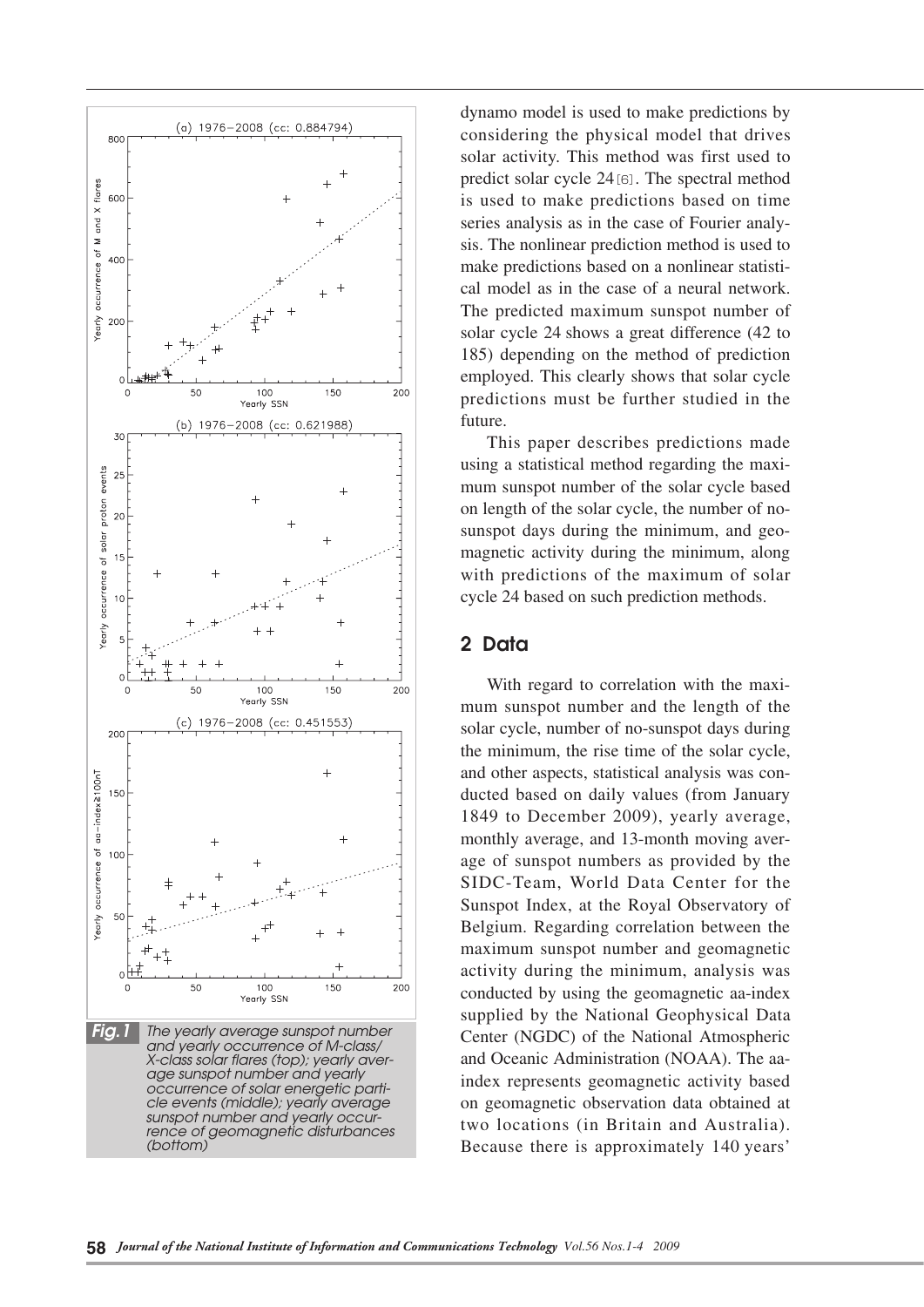worth of data, this index is advantageous in that it allows for longer-term statistical analy-<br>sis than other geomagnetic indices.

## 3 Length of the solar cycle and solar activity of the next cycle

Figure 2 shows the length of each solar cycle. From this figure, one can see that each solar cycle lasts approximately 11 years on average, but a closer look at each cycle reveals sis of past solar activity by using carbon-14 a variance from 9 to 13 years. From an analy-(isotope), Miyahara et al [7] demonstrated that during the Maunder Minimum, the length of solar cycle was longer at 13 to 15 years. This suggests that a relation exists between solar cycle length and solar activity. Statistical analysis was therefore conducted of solar cycle length and solar activity of the next cycle<sup>[8]</sup>.

Figure 3 gives a plot of the solar cycle length and the maximum sunspot number (at the top), and a plot of the solar cycle length and rise time of the next cycle (at the bottom). As is evident in Fig. 3, a negative correlation exists between the solar cycle length and the maximum sunspot number of the next cycle. On the other hand, a positive correlation exists between the solar cycle length and the rise time of the next cycle. Equations  $1$  and  $2$  yield the results of fitting the data indicated in Fig. 3 by using the least square method.



[Maximum sunspot number of the next cycle]  $=$  $-22.92 \times$  [length of the solar cycle] + 366.58 (1)

| [Rise time of the next cycle] $=$                |     |
|--------------------------------------------------|-----|
| $0.63 \times$ [length of the solar cycle] - 2.72 | (2) |

## 4 Number of no-sunspot days during the solar minimum and solar activity of the next cycle

Table 1 shows the 1st to 10th years in and after 1849 in ascending order of years having the greatest number of no-sunspot days. There were many no-sunspot days in the year 2008 (corresponding to the minimum of solar cycle 23), thereby indicating considerably low solar

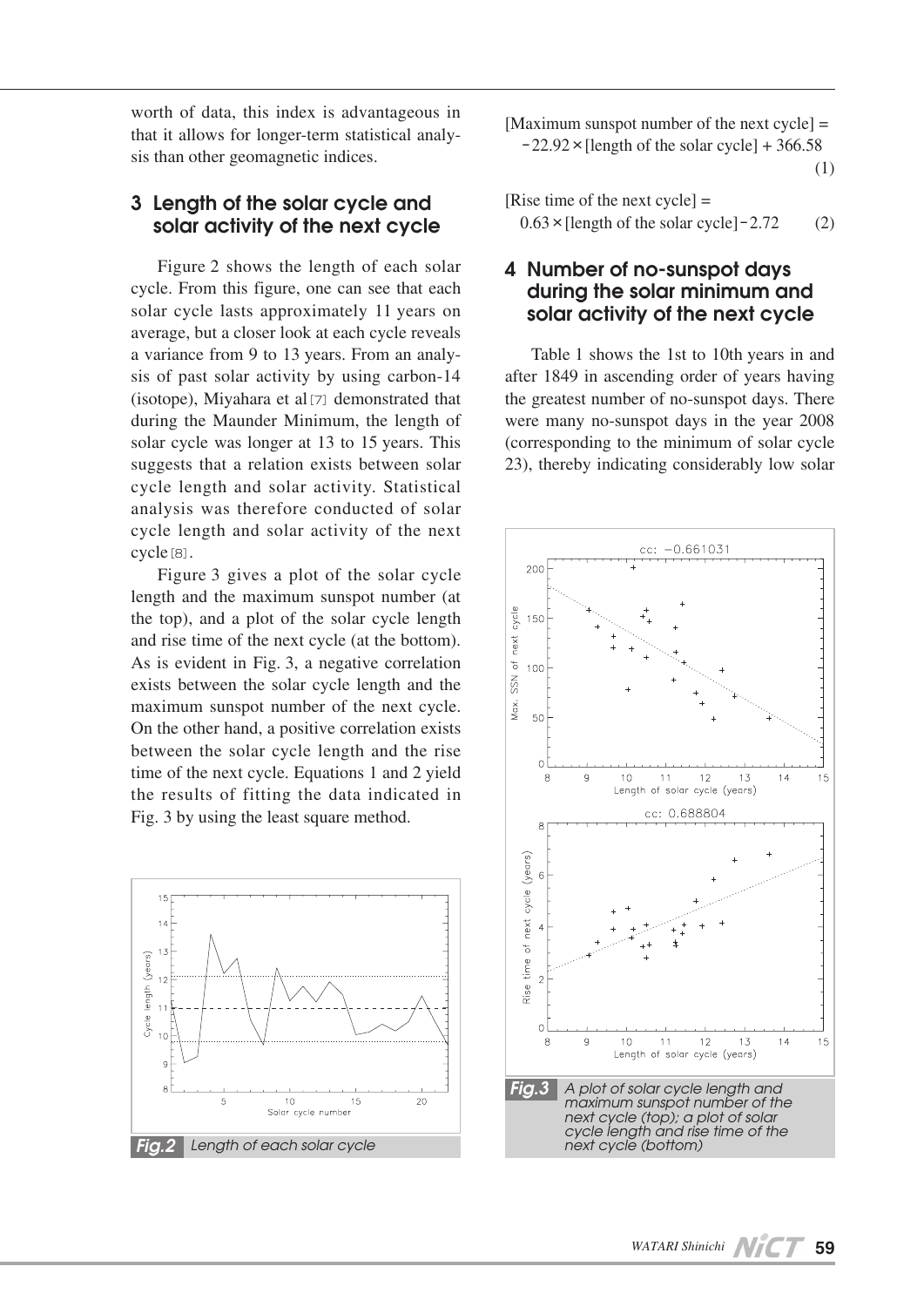*per days are viewed in a Table 1 Number of no-sunspot days per vear in and after 1849* 

| N <sub>0</sub> | Year | Number of no-sunspot<br>days per year (days/year) | Cycle number |
|----------------|------|---------------------------------------------------|--------------|
| $\mathbf{1}$   | 1913 | 311                                               | 14           |
| $\overline{2}$ | 1901 | 287                                               | 13           |
| 3              | 1878 | 280                                               | 11           |
| 4              | 2008 | 265                                               | 23           |
| 5              | 2009 | 262                                               |              |
| 6              | 1856 | 261                                               | 10           |
| 7              | 1902 | 257                                               | 13           |
| 8              | 1912 | 254                                               | 14           |
| 9              | 1954 | 241                                               | 18           |
| 10             | 1933 | 240                                               | 16           |

sunspot days in and after 1849 *Table 2* Number of consecutive no-

| No.            | Start date of consecutive<br>no-sunspot days | Number of consecutive<br>no-sunspot days (days) | Cycle number |
|----------------|----------------------------------------------|-------------------------------------------------|--------------|
| $\mathbf{1}$   | 1913/04/08                                   | 92                                              | 14           |
| $\,2$          | 1901/03/11                                   | 69                                              | 13           |
| 3              | 1879/02/16                                   | 54                                              | 12           |
| $\overline{4}$ | 1855/08/14                                   | 49                                              | 9            |
| $5\,$          | 1902/03/17                                   | 49                                              | 14           |
| $\,$ 6         | 1878/04/04                                   | 47                                              | 11           |
| $\overline{7}$ | 1878/09/14                                   | 45                                              | 11           |
| 8              | 1902/01/16                                   | 45                                              | 13           |
| 9              | 1912/01/21                                   | 43                                              | 14           |
| 10             | 1996/09/13                                   | 42                                              | 23           |
| 11             | 1856/04/22                                   | 41                                              | 10           |
| 12             | 1901/11/26                                   | 40                                              | 13           |
| 13             | 1913/07/15                                   | 39                                              | 14           |
| 14             | 1924/01/06                                   | 39                                              | 16           |
| 15             | 1855/12/12                                   | 38                                              | 9            |
| 16             | 1866/12/29                                   | 38                                              | 10           |
| 17             | 1876/05/17                                   | 37                                              | 11           |
| 18             | 1878/07/27                                   | 37                                              | 11           |
| 19             | 1933/11/05                                   | 36                                              | 17           |
| 20             | 1944/04/18                                   | 36                                              | 18           |
| 21             | 1867/04/20                                   | 35                                              | $10\,$       |
| 22             | 2009/07/31                                   | 32                                              |              |
| 23             | 1900/11/25                                   | 31                                              | 13           |
| 24             | 1912/07/12                                   | 31                                              | 14           |
| 25             | 1933/12/12                                   | 31                                              | 17           |
| 26             | 2008/07/21                                   | 31                                              | 23           |

activity. Table 2 shows the 1st to 10th years in ascending order of the number of consecutive no-sunspot days in and after 1849. From this table, one can see some cases during the previ-<br>ous-cycle where no sunspots were observed for approximately 10 consecutive months. Recent years witnessed a time when no sunspots were observed for 42 consecutive



days during the minimum of solar cycle 22. Moreover, no sunspots were observed for 31 consecutive days from July 21, 2008, and for 32 consecutive days from July 31, 2009.

Figure 4 is a plot of the yearly average sunspot number (at the top) and a plot of the number of no-sunspot days per year (at the bottom). As shown in Fig. 4, near the mini-<br>mum of the solar cycle, one can see a rise in the number of no-sunspot days, which varies according to the cycle. One can also see in Fig. 4 that several recent past cycles had fewer no-sunspot days per year near the minimum than in previous cycles. A positive correlation is known to exist between the sunspot number during the minimum and the maximum sunspot number of the next cycle [9]. The mum and solar activity of the next cycle was number of no-sunspot days during the minithen subjected to statistical processing.

sunspot days during the year immediately Figure 5 shows a plot of the number of noprior to the minimum and the maximum sunspot numbers of the next cycle (at the top), and a plot of the number of no-sunspot days during the year immediately prior to the mini-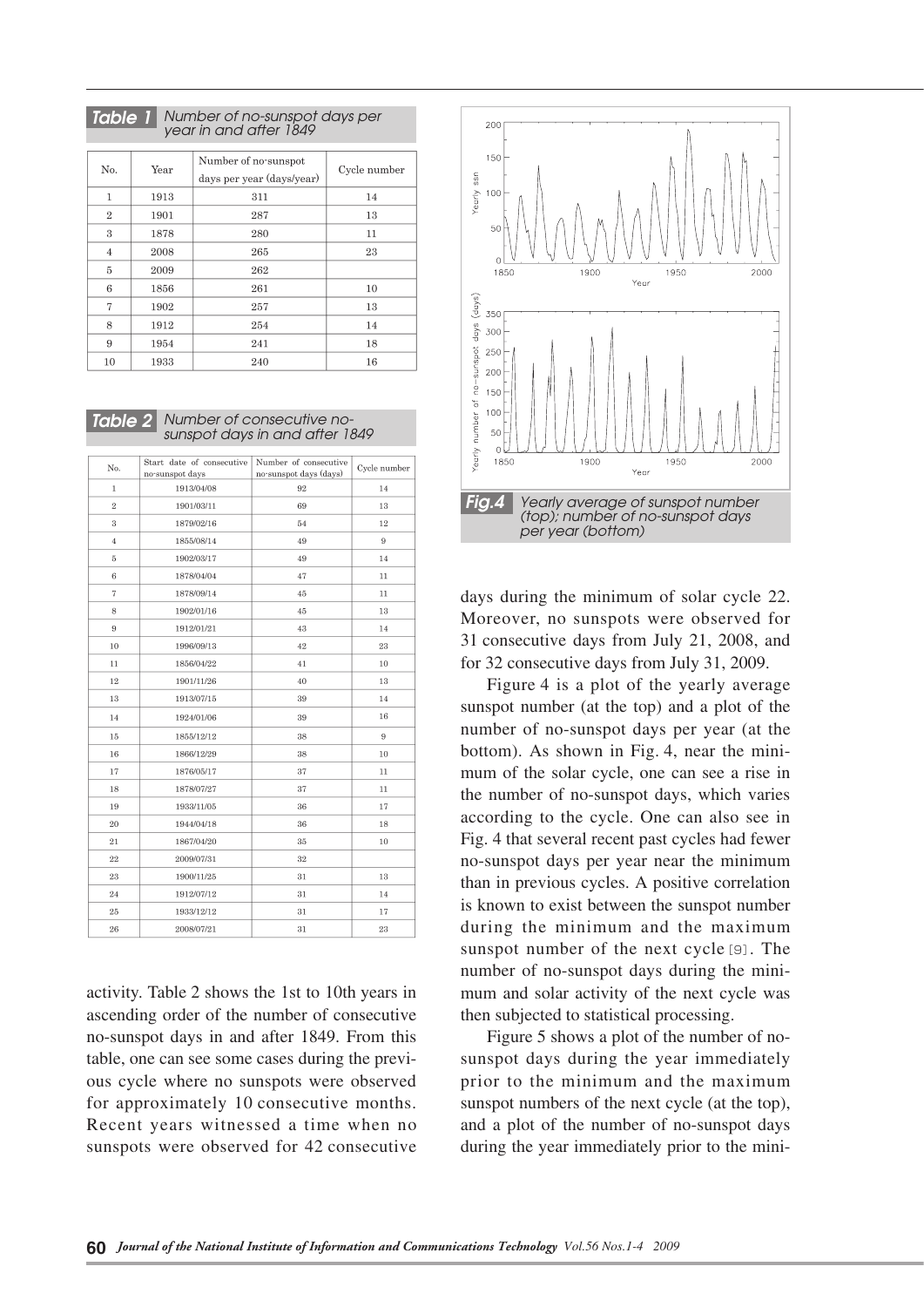

mum and the rise time of the next cycle (at the bottom). As is evident from Fig. 5, a positive sunspot days during the year immediately correlation exists between the number of noprior to the minimum and the maximum sunspot number of the next cycle, and that a ber of no-sunspot days during the year imme-<br>diately prior to the minimum and the rise time negative correlation exists between the num-<br>ber of no-sunspot days during the year immenegative correlation exists between the numof the next cycle. Equations  $3$  and  $4$  yield the results of fitting the data indicated in Fig. 5 by using the least square method.

[Maximum sunspot number of the next cycle]  $=$  $-0.36 \times$ [Number of no-sunspot days during  $\text{the minimum} + 184.01$  (3) [Rise time of the next cycle]  $=$ 

 $0.0046 \times$ [Number of no-sunspot days during  $\{4\}$  the minimum  $+3.08$  (4)

#### 5 Geomagnetic activity during the solar minimum and solar activity of the next cycle

Geomagnetic activity during the minimum period of solar activity is known to be a good indicator of solar activity in the next cycle. Ohl $[10]$  discovered that the geomagnetic aa-<br>index-during the minimum of solar activity has a positive correlation with the maximum sunspot number of the next cycle. Feyn-<br>man<sup>[11]</sup> divided the long-term changes in the aa-index into components  $R$  and  $I$ , examined their relation with solar activity, and then nent I has a good positive correlation with the demonstrated that the peak value of compomaximum sunspot number of the next cycle. turbance stemming from sporadic solar activity such as coronal mass ejection (CME), while Here, component R is due to geomagnetic disturbance stemming from sporadic solar activicomponent I is due to recurrent geomagnetic disturbance due to fast solar wind from a coro-<br>nal-hole.

This paper used the aa-indices in and after 1868 and regarded the average of aa-indices mum of solar activity as an indicator of geo-<br>magnetic activity of the solar minimum. during the year immediately prior to the mini-<br>mum of solar activity as an indicator of geo-Figure 6 is a plot of the average of aa-indices during the year before the minimum and the maximum sunspot number of the next cycle indices during the year before the minimum (at the top), and a plot of the average of aarelation exists between the average of aa-<br>indices during the year before the minimum tom). As is evident from Fig. 6, a positive cor-<br>relation exists between the average of aaand the rise time of the next cycle (at the bottom). As is evident from Fig. 6, a positive corand the rise time of the next cycle (at the botand the maximum sunspot number of the next cycle, while a negative correlation exists between the average of aa-indices and the rise time of the next cycle. Equations  $5$  and  $6$  yield the results of fitting the data indicated in Fig. 6 by using the least square method.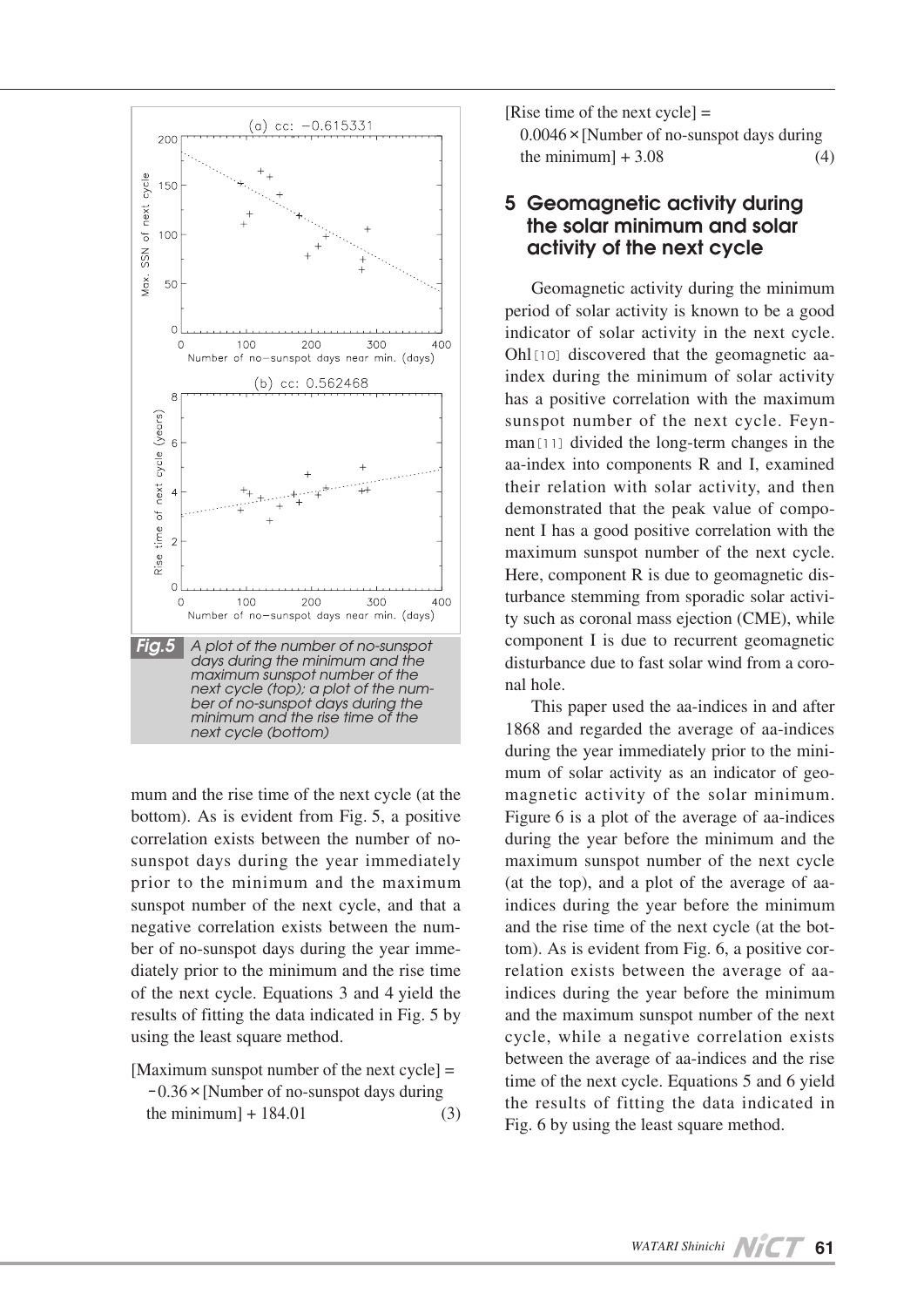

[Maximum sunspot number of the next cycle]  $=$  $5.33 \times$  [One-year average of aa-indices during the year before the minimum  $+ 32.75$  (5)

[Rise time of the next cycle]  $=$ 

 $-0.057 \times$  [One-year average of the aa-indices during the vear before the minimum  $+4.85$ 

(6)

#### 6 Prediction of solar cycle 24

The "Solar Cycle 24 Prediction Panel" mum of solar cycle 24, this panel announced dict solar cycle  $24$  [12]. Regarding the maxiwas organized by NOAA and NASA to pretwo predictions in March 2007: the maximum sunspot number would reach 140 in October

| <b>Table 3</b> Predictions of the timing of the                                           | maximum and the maximum<br>sunspot number of solar cycle 24 |                    |
|-------------------------------------------------------------------------------------------|-------------------------------------------------------------|--------------------|
| Method of prediction                                                                      | Timing of the maximum                                       | Maximum sunspot    |
|                                                                                           | of Cycle 24                                                 | number of Cycle 24 |
| Prediction based on the number<br>of no-sunspot days during the<br>minimum                | March, 2013                                                 | 89                 |
| Prediction based on geomagnetic<br>activity (based on the aa-index)<br>during the minimum | March, 2013                                                 | 110                |
| Prediction based on length of the<br>solar cycle                                          | February, 2014                                              | 78                 |
| Prediction based on a consensus<br>by the Solar Cycle 24 Prediction<br>Panel              | May, 2013                                                   | 90                 |

2011, and the maximum sunspot number would reach 90 in August 2012. Given the low solar activity in 2008, however, this panel revised its previously announced predictions. and in May 2009 predicted that the activity of solar cycle 24 would be smaller than average, and that the maximum would be such that the maximum sunspot number would be 90 in May 2013. At that time, the panel stated that the minimum of solar cycle 23 was in December 2008.

Table 3 shows the time of the maximum of solar cycle 24 from Equations 1 to 6 and the predictions of the maximum sunspot number, together with predictions made by the Solar the that assumption that the culations based on the assumption that the Cycle 24 Prediction Panel. The prediction values presented in Table 3 are the result of calminimum of solar cycle 23 was December 2008, and indicate that the maximum sunspot number of solar cycle 24 would become smaller than the maximum sunspot number  $(120.8)$  of solar cycle 23. The low solar activity and low geomagnetic activity during the minimum period of solar cycle 23 suggest low solar activity of solar cycle 24, and that the timing of the maximum would be late. How-<br>ever, solar activity during the minimum of solar cycle 18 was considerably low, though the maximum sunspot number of solar cycle 19 was 241, the highest recorded during a previous solar cycle.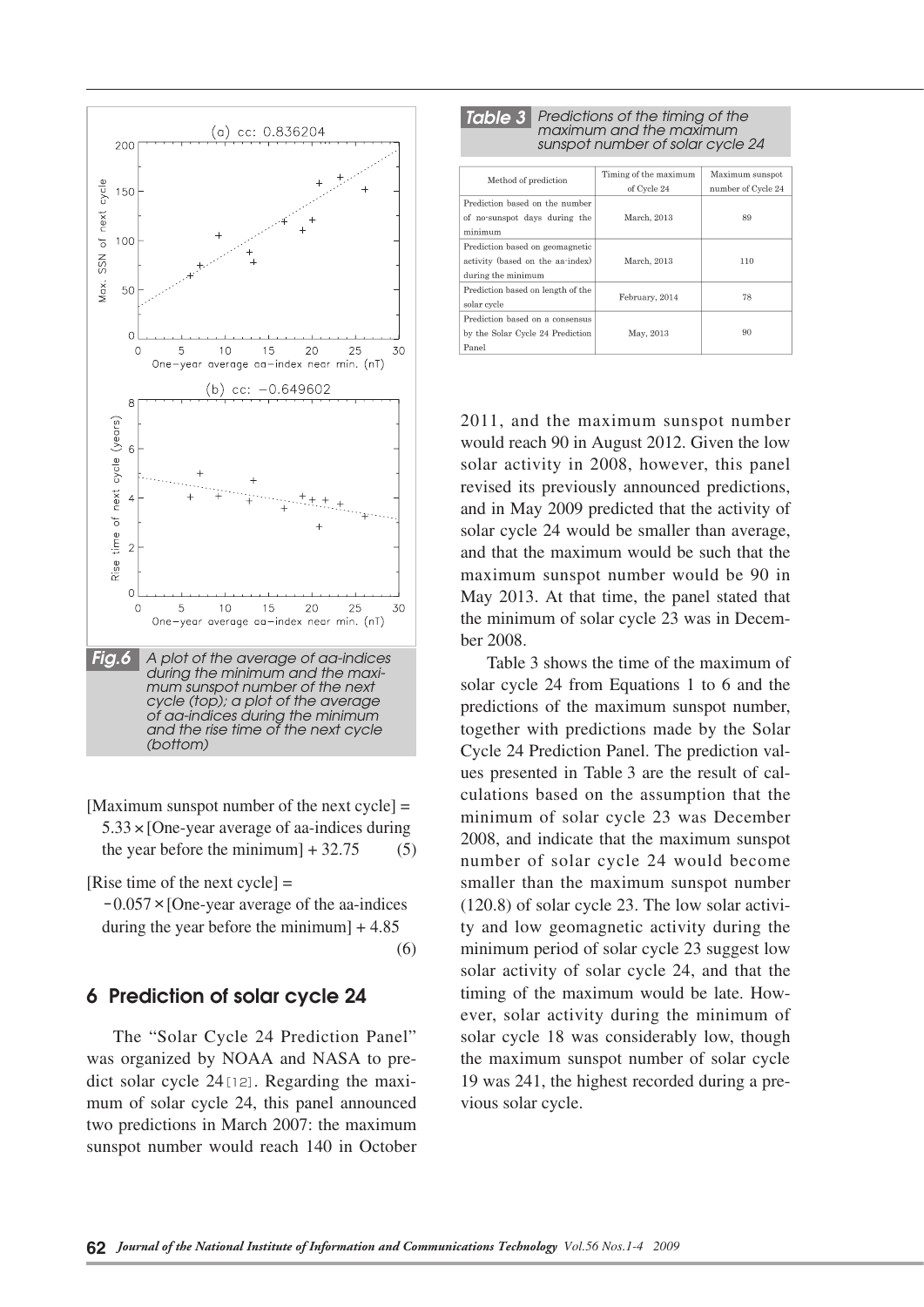## Conclusion 7

Current methods of predicting the activity tistical method, and predicting solar activity in of future solar cycle are mainly based on a stathe next cycle remains difficult. Past studies indicate that solar activity and geomagnetic cators of solar activity of the next cycle. A activity during the minimum can be good indisunspot group having the reverse magnetic field polarity of solar cycle 23 began to appear at high latitudes around the beginning of 2008, but the number of no-sunspot days totaled 265 in 2008 and 262 in 2009, thus indicating a lower condition of solar activity.

ic activity during the minimum of solar cycle The low solar activity and low geomagnet-23 suggests that solar cycle 24 would be one with lower activity. Predictions made in this paper also include that the time of the mini-<br>mum of solar cycle 24 will be around 2013,

and yield a result whereby the maximum sunspot number will be smaller than that of solar cycle 23. One important future challenge regarding predictions of the solar cycle is to develop a prediction model based on a physical model that drives the cycle of solar activity.

#### Acknowledgments

Team, World Data Center for the Sunspot The author wishes to thank the SIDC-Index, at the Royal Observatory of Belgium for providing the daily values (from January 1849 to December 2009), yearly averages, monthly averages, and 13-month moving averages of sunspot numbers. The author also thanks the National Geographical Data Center pheric Administration (NOAA) for providing (NGDC) of the National Oceanic and Atmosa list of solar flares, a list of solar energetic particle events, and geomagnetic aa-indices.

#### *References*

- 1 L. J. Lanzerotti, "Space weather effects on technologies," in Space Weather, edited by P. Song, H. Singer, and G. Siscoe, Geophys. Monogr. Ser., Vol. 125, AGU, Washington, D. C., pp. 11-22, 2001.
- 2 I. A. Daglis (ed.), "Effects of space weather on technology infrastructure," NATO Science Series, Vol. 175, Kluwer Academic Publishers, Dordrecht, Netherlands, 2004.
- 3 D. H. Hathaway, R. M. Wilson, and E. J. Reichmann, "A synthesis of solar cycle prediction techniques," J. Geophys. Res., Vol. 104, pp. 22375-22388, 1999.
- 4 R. P. Kane, "A preliminary estimate of the size of the coming solar cycle 24 based on Ohl's precursor method," Solar Phys., Vol. 243, pp. 205-217, 2007.
- 5 W. D. Pesnell, "Predictions of solar cycle 24," Solar Phys., Vol. 252, pp. 209-220, 2008.
- 6 M. Dikpati, G. de Toma, and P. A. Gilman, "Predicting the strength solar cycle 24 using a flux-transport dynamo-based tool," Geophys. Res. Lett., Vol. 33, L05102, doi: 10.1029/2005GL025221, 2006.
- 7 H. Miyahara, K. Masuda, Y. Muraki, H. Furuzawa, H. Menjo, and H. Nakamura, "Cyclicity of solar activity during the Maunder Minimum deduced from radiocarbon content," Sol. Phys., Vol. 224, pp. 317-322, 2004.
- 8 S. Watari, "Forecasting solar cycle 24 using the relationship between cycle length and maximum sunspot number," Space Weather, doi: 10.1029/2008 SW000397, 2008.
- 9 R. M. Wilson, D. H. Hathaway, and E. J. Reichmann, "An estimate for the size of cycle 23 based on near minimum conditions," J. Geophys. Res., Vol. 103, pp. 6595-6603, 1998.
- 10 A. I. Ohl and G. I. Ohl, "A new method of very long-term prediction of solar activity," NASA Marshall Space Flight Center Solar-Terrestrial Predictions Proceedings, Vol. 9, pp. 258–263, 1966.
- 11 J. Feynman, "Geomagnetic and solar wind cycles, 1900–1975," J. Geophys. Res., Vol. 87 (1982), pp. 6153-6162, 1982.
- 12 http://www.swpc.noaa.gov/SolarCycle/SC24/index.html